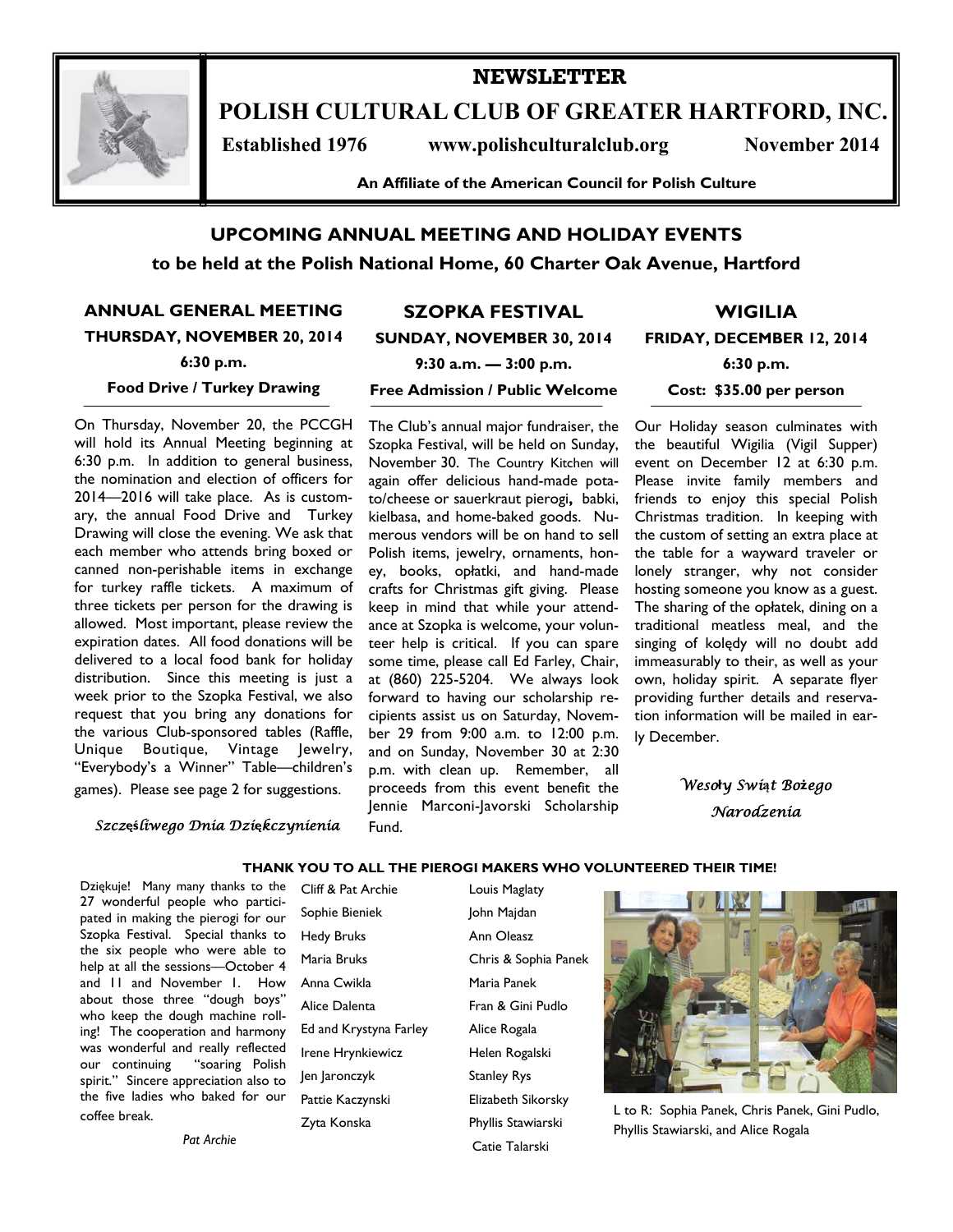

# *Page 2* **NEWSLETTER**

# **CO-PRESIDENT'S MESSAGE**

# Dear Members:

Sadly, this is our last message as Co-Presidents. We begin by expressing our gratitude to Staś Radosz, Executive Director and Founder of the Polish Center of Discovery and Learning at Elms College in Chicopee, MA who educated and entertained his audience during a program featuring the legends and tales of Poland on September 27. The decorations and reception were exceptional, and everyone enjoyed themselves.



Staś Radosz (rear) and L to R: Isabella Ramoya, Alexandra Ramoya, and Milena Brodowicz with their coloring contest prizes.

L to R: Fran Pudlo and Pattie Kaczynski, Reception Co-Chairs, ready to start serving the custom made "dragon cake."

As we look forward to the upcoming holiday season and the election of new officers, we are reminded of what has been accomplished during our term, and the support and camaraderie of members and friends who made it possible. There can be no Polish Cultural Club of Greater Hartford without people who care about our mission and who work side by side to share their Polish culture and heritage. We invite you to continue this spirit by helping us celebrate the three upcoming programs — Annual Meeting, Szopka Festival, and Wigilia and by staying involved in the future. Please volunteer, please participate, and please include your friends.

Our next major milestone will take place in 2016—the 40th anniversary of the founding of the Club. Although life and society are vastly different today than they were in 1976, our love of heritage has not changed. We must keep our Polish spirit soaring for many years to come. We thank you for your confidence in us, as well as your unwavering support. It has been a heartfelt honor and privilege to have served the Club as Co-Presidents.

Clifford Archie and Anna-Mae Maglaty

# **SZOPKA FESTIVAL**

#### **Edward Farley, Chair — (860) 225-5204**

Our annual Szopka Festival at the Polish National Home is just a few weeks away. This is a large undertaking for the Club, and once again we are requesting that members and friends kindly devote some time to help us prepare during the weekend of November 29 and November 30. Here is a list of volunteer opportunities.

**Saturday, November 29 from 9:00 a.m. to 12:00 p.m.** Help with covering and decorating the tables, transporting materials to the Ballroom, setting up individual Club tables, and general decorating. Please bring scissors and scotch tape.

#### **Sunday, November 30—Early Morning/Late Afternoon**

8:30 a.m.—9:30 a.m. Help vendors transport their merchandise.

2:30 p.m.—4:00 p.m. Help with "take down" and clean up.

### **Sunday, November 30 — Baked Goods Needed for Country Kitchen and "Kawiarnia" Coffee Bar**

Homemade breads, cakes, pies, cookies, and Polish delicacies.

**Pastries must be delivered before 10:00 a.m. on Sunday. Please indicate on the label whether an item contains nuts or peanut butter, and do not use toothpicks.** 

#### **Club Table Donations Requested**

 *Please bring items to the Annual Meeting on Thursday, November 20, if possible, or on Saturday, November 29 before noon.* 

**Raffle Table:** Gifts and Gift Certificates (minimum value of \$20.00). Please indicate your name on item. **Unique Boutique:** Gifts received but never used **Vintage Jewelry:** Jewelry of all varieties **Game Booth:** "Everybody's a Winner!" Inexpensive items for children and adults.

*Members who cannot contribute to any of the above are invited to send a monetary donation to:* 

*PCCGH, P.O. Box 380699, East Hartford, CT 06138* 

| <b>NEWSLETTER STAFF</b>  |                                     |                        |
|--------------------------|-------------------------------------|------------------------|
| Editor:                  | <b>Frances Pudlo</b>                | (francespudlo@att.net) |
| <b>Assistant Editor:</b> | <b>Anna-Mae Maglaty</b>             |                        |
| Staff:                   | Carol Bogon Phelan, Nancy Yiznitsky |                        |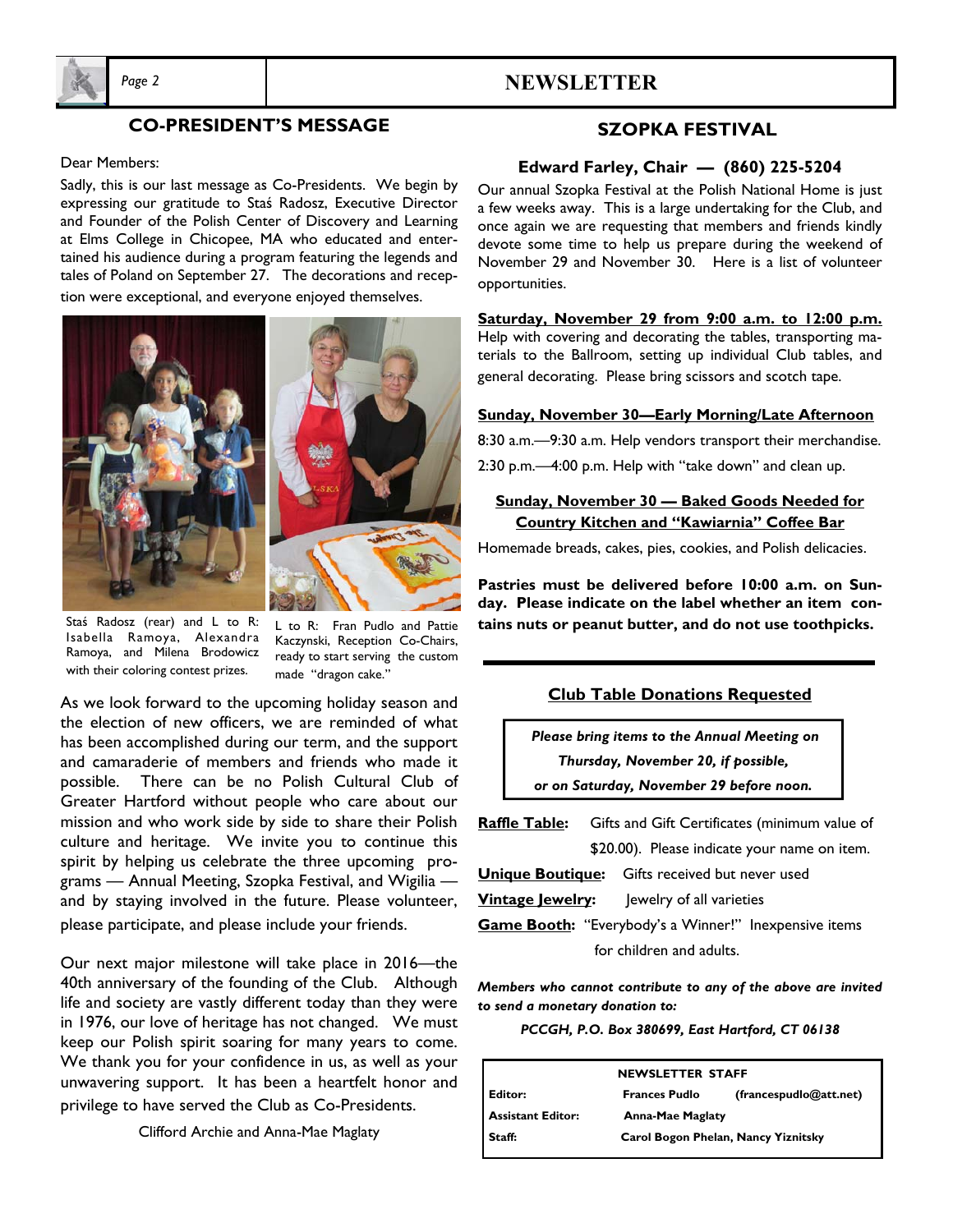# *Page 3* **Polish Cultural Club of Greater Hartford, Inc.**

### **DID YOU KNOW . . . That the face of the Warsaw Mermaid depicts a real person?**

A Mermaid (Syrena), a beautiful woman above the waist and a fish below, facing right, with a sword raised in her right hand and a shield in the left, is the symbol of Warsaw. According to a legend, Warsaw was founded when a Mermaid ordered a fisherman WARS and his wife SAWA to form a city. From their names derives the name of the city "Warszawa." There are many mermaid statues in Warsaw most notably the one located in the center of Old Town Square.

Krystyna Krahelska, a 23 year old student at the University of Warsaw, posed for the five-times-greater-than-life size "Syrena" mermaid monument on the bank of the river Vistula. Born 100 years ago on March 24, 1914, Krystyna Krahelska was a poet, a scout, and a soldier of the Polish Underground Home Army (Armia Krajowa). In 1935,

she moved to Warsaw where she began to study at the Department of Ethnography. Shortly thereafter she received a proposal from sculptress Louise Nitschowa to pose for the statue of the Warsaw Mermaid. The photo shown at right, was taken two months before the Warsaw Uprising. Krystyna Krahelska was mortally wounded in the Field Mokotowskie on the first day of the Uprising and died on August 2, 1944. It is said that she fell not on the pavement, which

would have been terrible for her, but on the earthy fields among the sunflowers, potatoes, beets, which for her was everything. She endures as the author of a famous song, "Hey, Boys, Bayonet Weapon," which she wrote in January 1943. It became the most popular song of fighting and of Polish soldiers of the Warsaw Uprising. Just before the outbreak of the Second World War in 1939, Nitschowa's Syrena was unveiled along the Vistula River (next to the Świętokrzyski Bridge). The Germans destroyed almost all the monuments in Warsaw, but the mermaid was left untouched (no one knows why) even though for four months in l944 and 1945 it stood just on the front line. After the war, it was only necessary to patch the 35 holes made by bullets.

According to another legend, there were two mermaid sisters who swam from the Atlantic into the Baltic Sea. The first sister headed up to the Danish straits, where she sits today at the entrance to the port of Copenhagen, and the other sister swam to Gdansk and then up the Vistula River as far as Warsaw's Old Town. She found the place so admirable that she decided to stay. Local fishermen living nearby noticed that something was creating waves, tangling nets, and releasing their fish. Although their original intention was to trap the offender, they fell in love with the mermaid upon hearing her sing. Later, a rich merchant trapped the siren and imprisoned her in a wooden hut. A young fisherman heard the mermaid's cry and with the help of his mates, released her, whereupon she declared her readiness to offer fishermen her help whenever it would be needed. Ever since the mermaid, armed with sword and shield, has been ready to help protect the city and residents of Warsaw.

Excerpted from: Poland and Warsaw by Tadeusz Jędrysiak, published in Poland in 2007, and miscellaneous internet sites.



**CONGRATULATIONS and WARMEST WISHES to:** 

*Louis and Anna-Mae Maglaty* 

**who will be celebrating their 60th wedding anniversary on November 25, 2014.** 

**GET WELL WISHES are sent to: Maria Brodowicz Joan Godlewski Florence Langridge** 

**Chester Zasada** 







Krystyna Krahelska